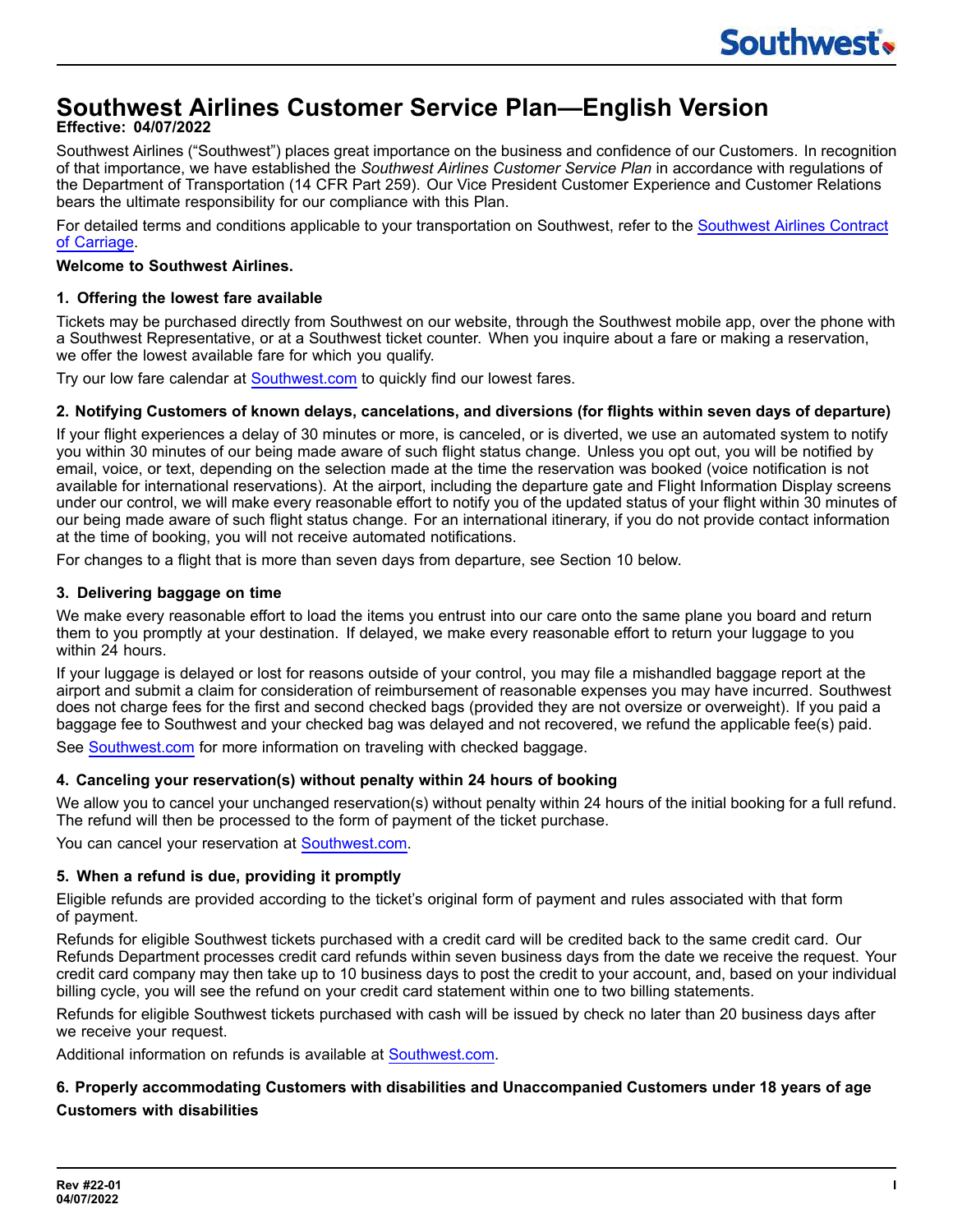Southwest Airlines will provide assistance to Customer with disabilities, including during lengthy tarmac delays, in accordance with the Air Carrier Access Act and the regulations implementing the Act under 14 CFR Part 382. Information regarding assistance provided is available:

- [Southwest.com](https://www.southwest.com/html/customer-service/unique-travel-needs/customers-with-disabilities-pol.html)
- ● 1-800-I-FLY-SWA (1-800-435-9792)
- TTY at 1-800-533-1305
- From uniformed Southwest Customer Service Employees at the airport.

## **Unaccompanied Customers under 18 years of age**

Children from the ages of five through 11 years traveling without an accompanying Customer who is age 12 or older **must** travel using Unaccompanied Minor (UM) service on Southwest. For information about UM service, see [Southwest.com](https://www.southwest.com/html/customer-service/family/unaccompanied-minors-pol.html).

Young Travelers (YTs) from the ages of 12 through 17 traveling without an accompanying adult (18+ years of age) must be of sufficient maturity and capability to travel alone. For more information about YTs, see [Southwest.com.](https://www.southwest.com/html/customer-service/family/young-travelers.html)

## **7. Meeting Customer needs during tarmac delays**

Onboard delays are situations we always try to avoid. However, we have adopted a Southwest Airlines Tarmac Delay Contingency Plan for situations when weather, gate-space limitations, visibility, airport conditions, mechanical problems, ATC requirements, or other uncontrollable circumstances cause a long onboard delay prior to takeoff or upon landing.

## **8. Handling "bumped" Passengers with fairness and consistency**

Southwest does not typically overbook flights; however, there may be instances where the number of Customers holding reservations exceeds the available seating capacity resulting in an oversale. In these situations, our Customer Service Agents will ask those who have checked in and received a boarding pass if they are willing to volunteer to take a later flight.

If we do not receive enough volunteers to accommodate all Customers who have purchased travel and have met our check-in requirements, we have to involuntarily deny boarding to Customers. If you are involuntarily denied boarding you will be given a written *Notice of Denied Boarding* to help understand our policies, compensation, and travel alternatives. You will generally be entitled to compensation and transportation on the next available Southwest flight. See [Southwest.com](https://www.southwest.com/html/customer-service/faqs.html?topic=overbooking) for additional information.

## **9. Disclosing cancelation policies, frequent flyer rules, aircraft seating configuration, and lavatory availability**

Information about our cancelation policies, frequent flyer rules, aircraft seating configuration, and lavatory availability is available over the phone with a Southwest Representative or by following the links to Southwest.com below:

- Cancelation of confirmed [reservations](https://www.southwest.com/help/changes-and-cancellations/changing-cancelling-flights)
- **Rapid Rewards [Frequent](https://www.southwest.com/rapidrewards/about) Flyer Program**
- **Our [Airplanes](https://www.southwest.com/html/travel-experience/in-the-air.html#our_airplanes)**

### 10. Notifying Customers in a timely manner of changes in travel itineraries (more than seven days from departure)

We sell flights several months in advance, and at times we may adjust our schedules. We will notify you as far in advance as practicable of any change to your itinerary, including routing, departure time, and/or arrival time. We will attempt to notify you within 48 hours of our becoming aware of the change.

You will have the option to select the revised itinerary, choose an alternate flight/date within a 14-day parameter of your original travel, or cancel your trip without penalty and receive a refund issued to the original form of payment.

For changes within seven days of departure, refer to Section 2 above.

### **11. Ensuring responsiveness to Customer complaints**

Compliments, complaints, or questions about service? Email, call, or write to us. Written complaints will receive an acknowledgement in writing indicating receipt of the complaint within 30 days of receipt. You will also receive a substantive response no later than 60 days after our receipt of your complaint. Contact information is available at [Southwest.com.](https://www.southwest.com/contact-us/contact-us.html)

### **12. Identifying the services to mitigate Customer inconveniences during irregular operations**

Southwest does its best to operate flights as scheduled. Sometimes, events beyond our control or situations we could not anticipate prevent us from doing so. In order to mitigate Customer inconveniences, we provide the following assistance in the event a flight is delayed, canceled, or diverted:

- Rebooking on the next available Southwest flight(s) with seats available to your ticketed destination.
- A refund of the unused portion of your Southwest ticket. We do not pay for tickets on other airlines or absorb the difference between our fares and higher fares on other airlines.